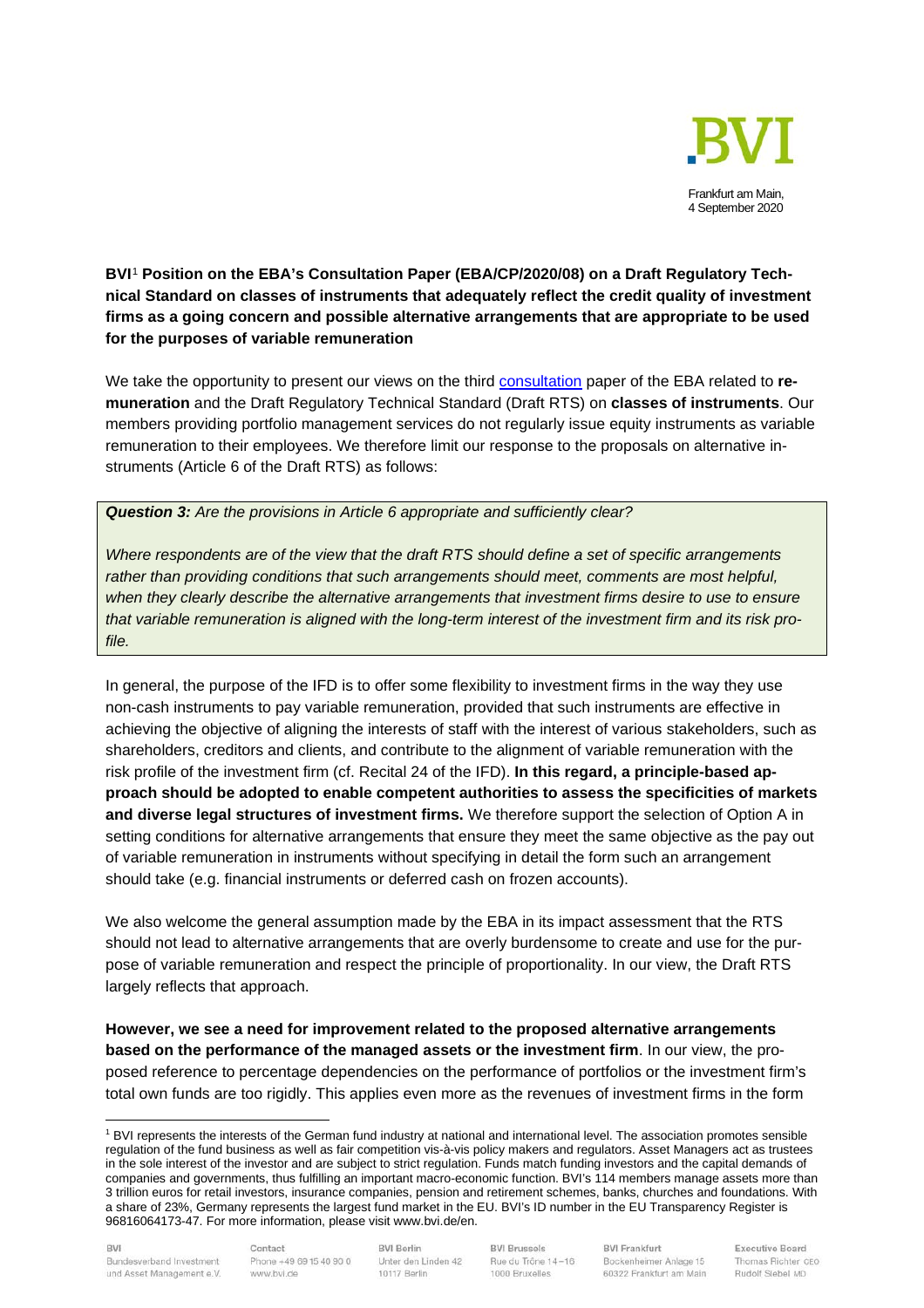

of fees, commissions or other revenues in relation to the provision of different investment services are highly volatile. Limiting the performance-based variable remuneration to the percentage of value change of the managed assets or to the percentage of value of net revenue in relation to the investment firms total own funds would affect the investment firm's ability to reduce remuneration at times of reduced revenues, leading in turn to risks to the investment firm's ability to withstand times of economic downturn or reduced revenues.

## **We therefore propose to delete the criteria linked to the percentage of value change of the managed assets or to the percentage of value of net revenue in relation to the investment firm's total own funds in Article 6(g)(iv) and (v) of the Draft RTS as follows:**

'(g) where the alternative arrangement allows for predetermined changes of the value received as variable remuneration during deferral and retention periods, based on the performance of the investment firm or the managed assets; the following conditions shall be met:

- (i) the change of the value is based on predefined performance indicators that are based on the credit quality of the institution or the performance of the managed assets;
- (ii) value changes should at least be calculated annually and at the end of the retention period;
- (iii) the rate of possible positive and negative value changes should equally be based on the level of positive or negative credit quality changes or performance measured;

*(iv) where the value change is based on the performance of assets managed, the percentage of value change should be limited to the percentage of value change of the managed assets; (v) where the value change is based on the credit quality of the investment firm, the percentage of* 

*value change should be limited to the percentage of net revenue in relation to the investment firms total own funds;*'

As an alternative approach, EBA could follow the guidance provided by ESMA in its remuneration guidelines under the UCITS Directive and AIFMD which also deal with performance-based remuneration. For example, ESMA states in its guidelines on sound remuneration policies under the UCITS Directive:

*'103. Performance-related remuneration should include parameters linked to the risks and performance of the UCITS concerned and of the business unit of the management company in addition to the risks and performance of the individual activities. Thus, the amount of variable remuneration a staff member is eligible for should be determined by his/her individual performance, the performance of his/her business line or the UCITS concerned and the performance of the management company. The relative importance of each level of the performance criteria should be determined beforehand and adequately balanced to take into account the position or responsibilities held by the staff member.'*

In addition, we request the EBA to clarify that **instruments issued by an entity within a group** as defined in Article 2(12) of Directive 2002/87/EU (as amended) should be recognised as alternative instruments.

## *Question 4: Do respondents agree with the findings of the impact assessment?*

*Where respondents have identified additional costs or burdens created by the draft RTS, it would be most helpful if respondents could specify and, where possible, quantify separately the costs for the implementation of the provision and the costs for the ongoing application of the provisions.*

We would like to draw EBAs attention to the fact that the implementation of the pay-out processes in instruments or alternative arrangements will increase the administrative burden for investment firms